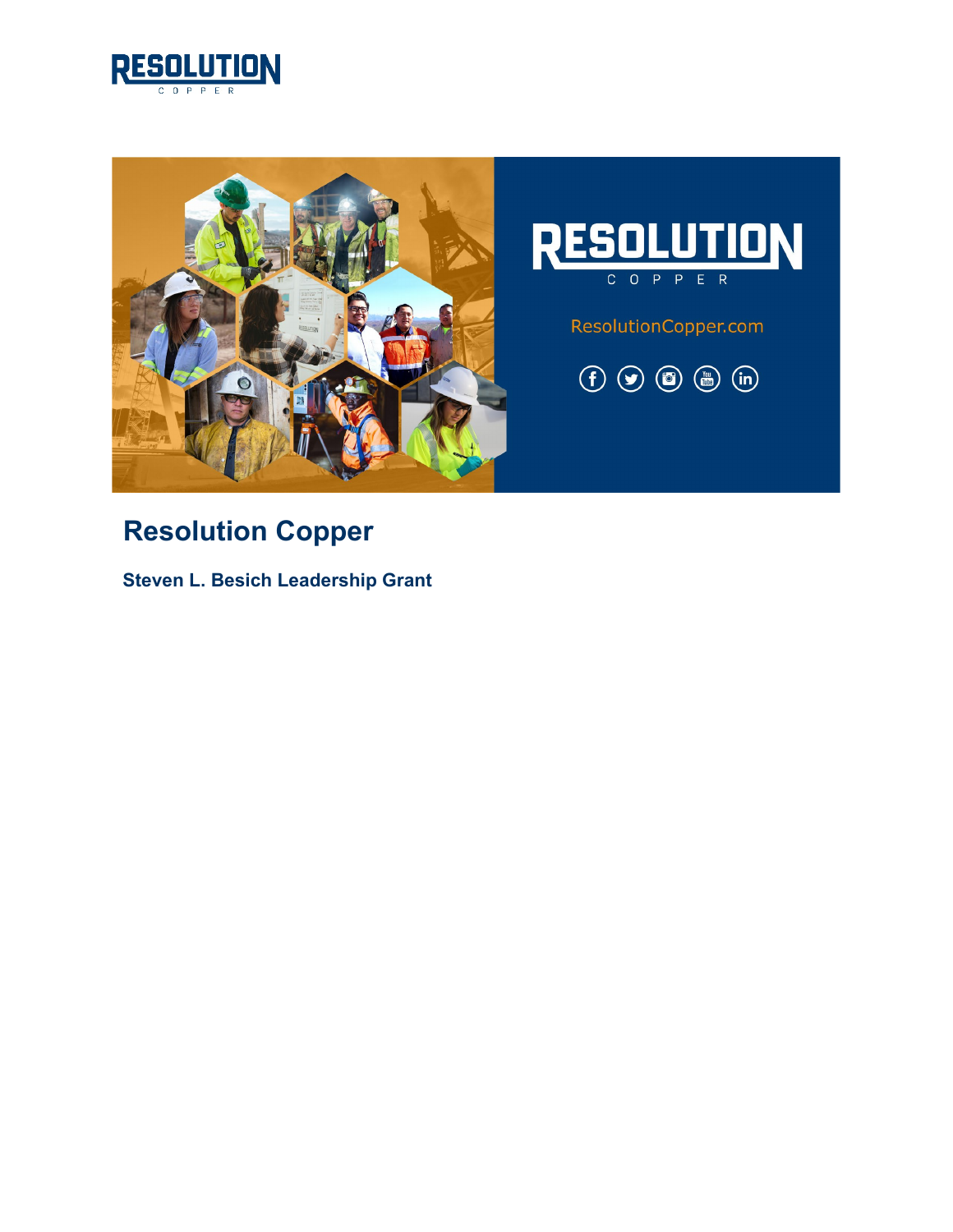

# 2022 Steven L. Besich Leadership Grant

### OVERVIEW AND GUIDELINES

**The Steven L. Besich Leadership Grant recognizes outstanding leadership achievements of high school students who attend Superior High School and Globe High School. Steven L. Besich served as a dedicated and influential leader within the communities of Superior, Arizona, where he grew up and Globe, Arizona, where he proudly served the public. As a tribute to his committed leadership, Resolution Copper offers this grant to Superior and Globe students. The program provides a one-time \$500 grant to help defray educational costs.**

#### **Student Eligibility Criteria**

Applicants must be a high school senior enrolled at Superior High School or Globe High School pursuing a higher education at an Arizona learning institution.

#### **Institution Eligibility Criteria**

Eligible institutions must have a **physical campus located in Arizona** (i.e., no "correspondence" schools) and must meet at least one of the eligibility criteria set forth below:

- A college or university meeting the accreditation requirements of one of the national college or university accrediting bodies.
- A community or junior college or a college preparatory, secondary, trade, technical, or business school accredited by an appropriate governmental agency or state department of education or other reputable agency.

#### **Grant Committee**

- A committee of Resolution Copper staff members will review all applications. All applicants will be notified by mail no later than April 15, 2022.
- Resolution Copper will administer this program including paying the grant award to the college or institution on behalf and for the benefit of the award recipient.

#### **Application Process and Selection Criteria**

Applicants shall submit an essay (maximum 500 words) to address the following:

- Brief description of the applicant's community service and volunteer work.
- Example(s) of student leadership in his or her school, community, non-profit organizations, or other areas. A description of at least one leadership activity of which the applicant is proudest.
- Examples of collaboration with community leaders, students, and others.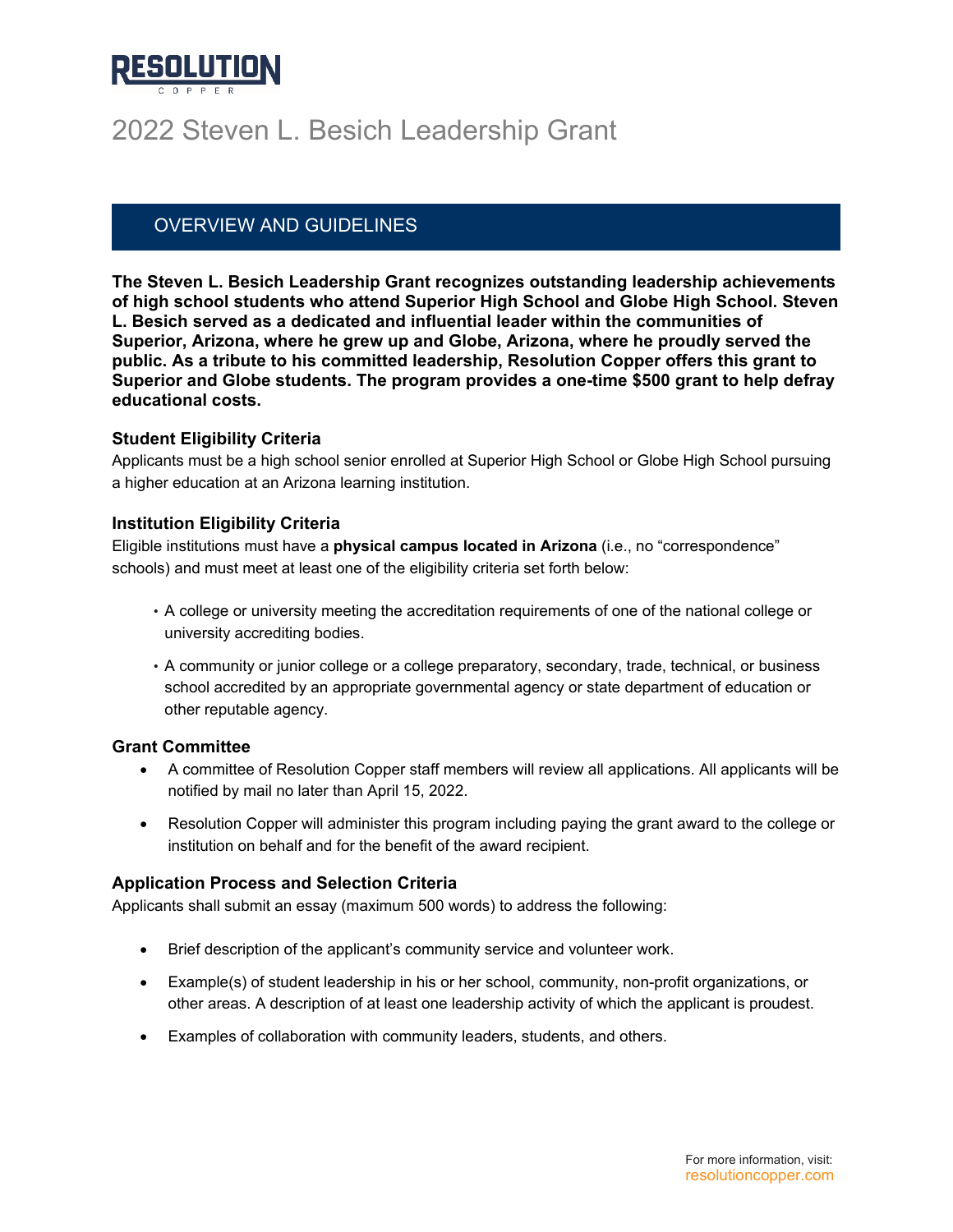

#### **Recipient Requirements**

All recipients must meet and maintain the following eligibility requirements:

• The recipient must enroll as a full-time student attending an eligible institution.

#### **Forfeiture of Award**

A recipient selected for financial assistance will forfeit the award if he or she:

• Does not enroll as a full-time student in the qualified institution for the academic year in which the award is to be effective.

#### **Grant Awards**

One grant each will be awarded to a student from Superior High School and Globe High School for 2020.

#### **Grant Amounts**

Resolution Copper will award one \$500 grant to help defray educational costs at the designated institution. Checks will be made payable to the institution on behalf of the student upon initial acceptance of the student at the qualifying institution.

#### **Applications**

This program is established voluntarily and unilaterally by Resolution Copper and may be modified or terminated by Resolution Copper at any time.

#### **Media Consent**

The recipients will be required to sign a media release allowing Resolution Copper to use photos or videos of scholarship recipients in various media outlets (e.g., television, newspapers, news releases, websites, social media).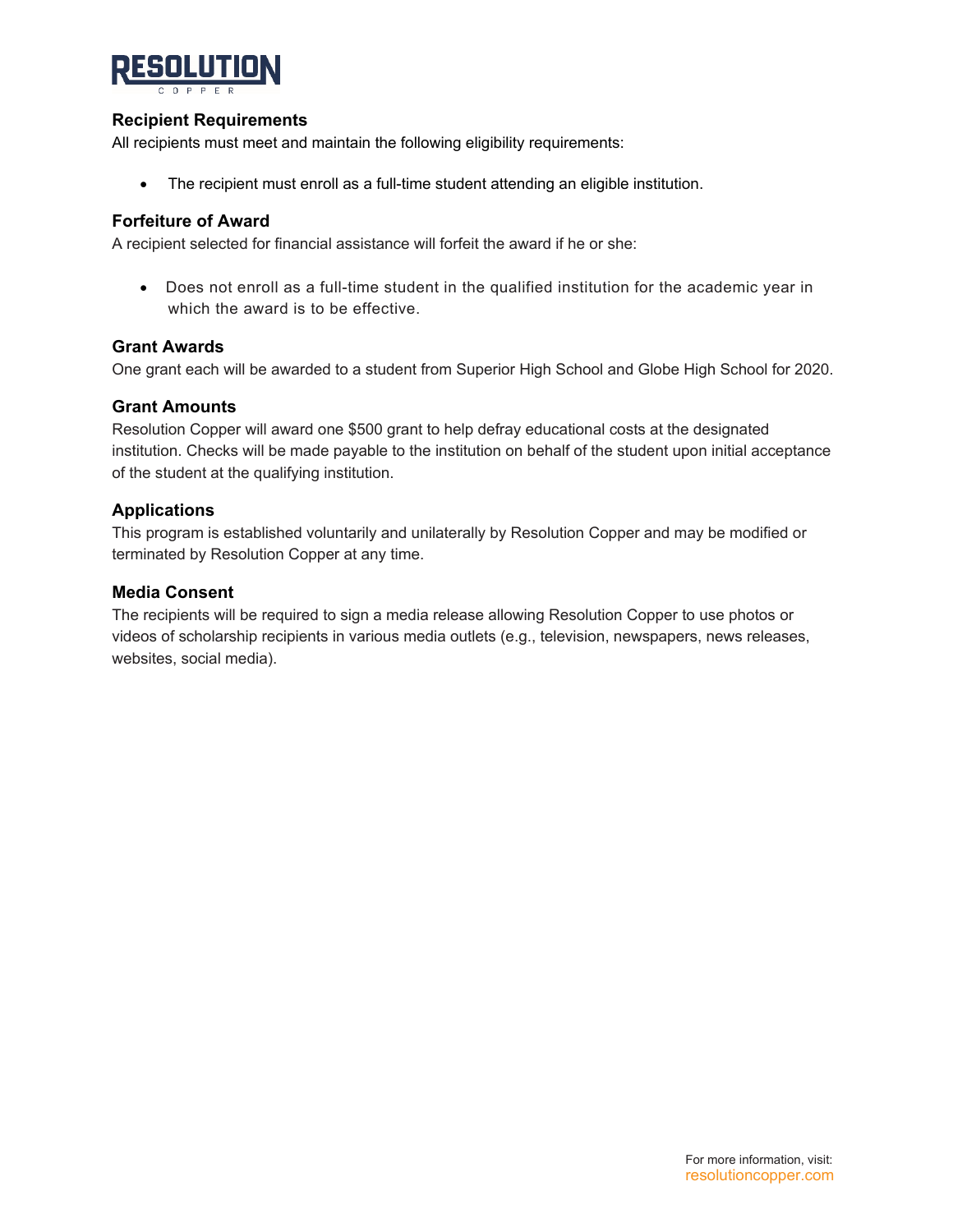

### STEVEN L. BESICH LEADERSHIP GRANT APPLICATION

#### **To be completed by applicant (please print or type)**

| <b>CONTACT INFORMATION</b>                                                                                                                                                                                                                                                                                                                                                                                                                                                      |  |
|---------------------------------------------------------------------------------------------------------------------------------------------------------------------------------------------------------------------------------------------------------------------------------------------------------------------------------------------------------------------------------------------------------------------------------------------------------------------------------|--|
|                                                                                                                                                                                                                                                                                                                                                                                                                                                                                 |  |
|                                                                                                                                                                                                                                                                                                                                                                                                                                                                                 |  |
| Address:                                                                                                                                                                                                                                                                                                                                                                                                                                                                        |  |
|                                                                                                                                                                                                                                                                                                                                                                                                                                                                                 |  |
|                                                                                                                                                                                                                                                                                                                                                                                                                                                                                 |  |
|                                                                                                                                                                                                                                                                                                                                                                                                                                                                                 |  |
| Number of children in your family (including self) who are living at home and/or attending college: __________                                                                                                                                                                                                                                                                                                                                                                  |  |
| How will you finance your education? Family________________________Other__________                                                                                                                                                                                                                                                                                                                                                                                              |  |
| Please mail, email, or fax the entire completed form along with attachments to:<br>Janeane Moreno and the contract of the contract of the contract of the contract of the contract of the contract of the contract of the contract of the contract of the contract of the contract of the contract of the contrac<br><b>Resolution Copper Company</b><br>402 W. Main Street<br>P.O. Box 27<br>Superior, Arizona 85173<br>Email: rcscholarships@riotinto.com   Fax: 520.689.2219 |  |
| Applications must be received no later than March 31, 2022.                                                                                                                                                                                                                                                                                                                                                                                                                     |  |

Resolution Copper affirms the right of every person to participate without regard to race, color, religion, sex, national origin, age, disability, or other protected classification.

#### **Please attach essay to application form.**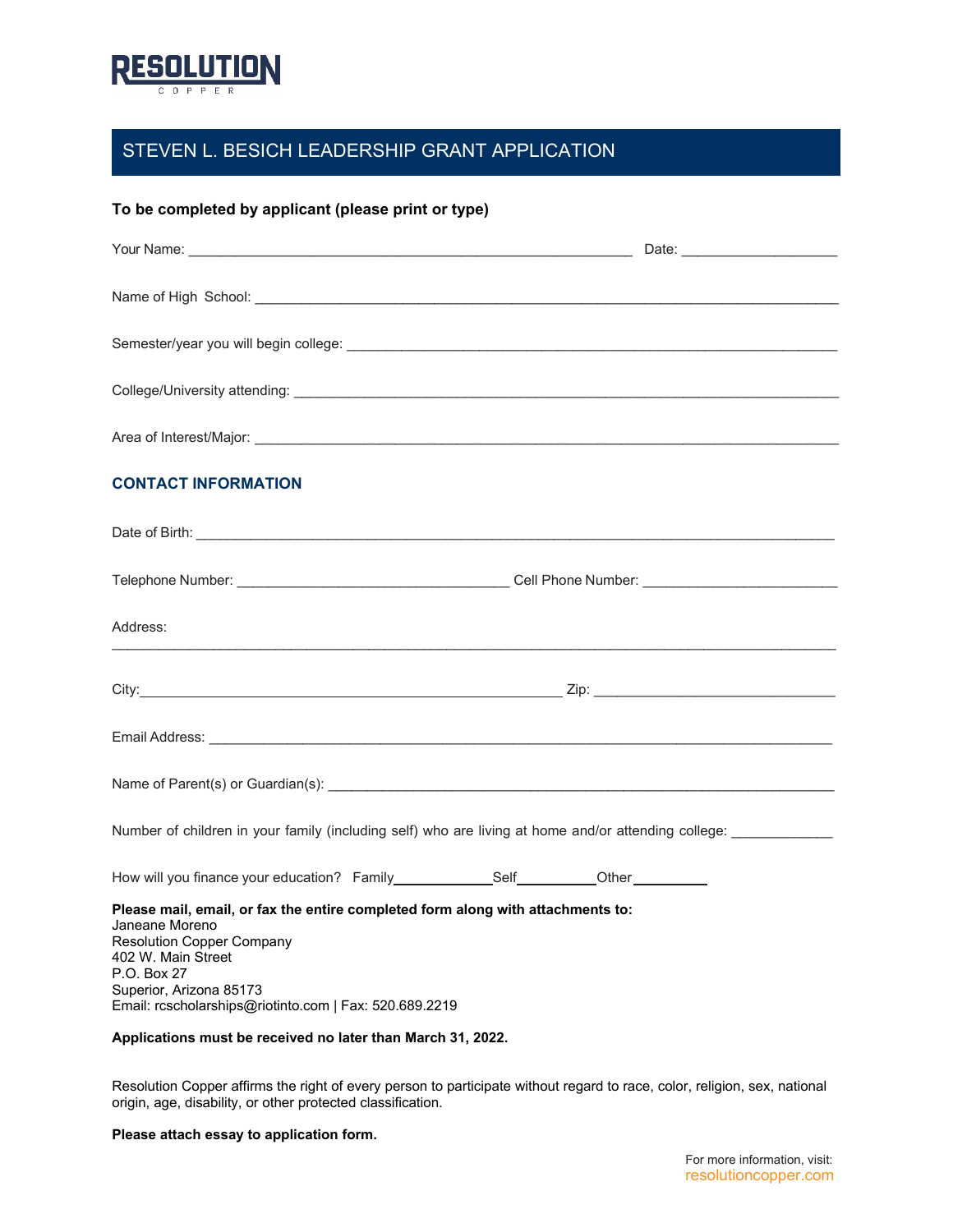

## LEADERSHIP ROLES, EXTRACURRICULAR ACTIVITIES & AWARDS

Do you have a family member that is employed by or does business with Resolution Copper? (If 'yes,' please identify the relation and government entity):

\_\_\_\_\_\_\_\_\_\_\_\_\_\_\_\_\_\_\_\_\_\_\_\_\_\_\_\_\_\_\_\_\_\_\_\_\_\_\_\_\_\_\_\_\_\_\_\_\_\_\_\_\_\_\_\_\_\_\_\_\_\_\_\_\_\_\_\_\_\_\_\_\_\_\_\_\_\_\_\_\_\_\_\_\_\_\_\_\_\_\_\_\_

Do you have a family member that is an elected representative or an employee of a government entity that receives funds from Resolution Copper? (If 'yes,' please identify the relation and government entity):

 $\mathcal{L}_\mathcal{L} = \{ \mathcal{L}_\mathcal{L} = \{ \mathcal{L}_\mathcal{L} = \{ \mathcal{L}_\mathcal{L} = \{ \mathcal{L}_\mathcal{L} = \{ \mathcal{L}_\mathcal{L} = \{ \mathcal{L}_\mathcal{L} = \{ \mathcal{L}_\mathcal{L} = \{ \mathcal{L}_\mathcal{L} = \{ \mathcal{L}_\mathcal{L} = \{ \mathcal{L}_\mathcal{L} = \{ \mathcal{L}_\mathcal{L} = \{ \mathcal{L}_\mathcal{L} = \{ \mathcal{L}_\mathcal{L} = \{ \mathcal{L}_\mathcal{$ 

 $\mathcal{L}_\mathcal{L} = \{ \mathcal{L}_\mathcal{L} = \{ \mathcal{L}_\mathcal{L} = \{ \mathcal{L}_\mathcal{L} = \{ \mathcal{L}_\mathcal{L} = \{ \mathcal{L}_\mathcal{L} = \{ \mathcal{L}_\mathcal{L} = \{ \mathcal{L}_\mathcal{L} = \{ \mathcal{L}_\mathcal{L} = \{ \mathcal{L}_\mathcal{L} = \{ \mathcal{L}_\mathcal{L} = \{ \mathcal{L}_\mathcal{L} = \{ \mathcal{L}_\mathcal{L} = \{ \mathcal{L}_\mathcal{L} = \{ \mathcal{L}_\mathcal{$ 

Do you have a family member that is an elected representative or an employee of a tribal government? (If 'yes,' please identify the relation and tribal government affiliation):

\_\_\_\_\_\_\_\_\_\_\_\_\_\_\_\_\_\_\_\_\_\_\_\_\_\_\_\_\_\_\_\_\_\_\_\_\_\_\_\_\_\_\_\_\_\_\_\_\_\_\_\_\_\_\_\_\_\_\_\_\_\_\_\_\_\_\_\_\_\_\_\_\_\_\_\_\_\_\_\_\_\_\_\_\_\_\_\_\_\_\_\_\_

 $\_$  ,  $\_$  ,  $\_$  ,  $\_$  ,  $\_$  ,  $\_$  ,  $\_$  ,  $\_$  ,  $\_$  ,  $\_$  ,  $\_$  ,  $\_$  ,  $\_$  ,  $\_$  ,  $\_$  ,  $\_$  ,  $\_$  ,  $\_$  ,  $\_$  ,  $\_$  ,  $\_$  ,  $\_$  ,  $\_$  ,  $\_$  ,  $\_$  ,  $\_$  ,  $\_$  ,  $\_$  ,  $\_$  ,  $\_$  ,  $\_$  ,  $\_$  ,  $\_$  ,  $\_$  ,  $\_$  ,  $\_$  ,  $\_$  ,

I hereby certify that the foregoing statements by me are true and correct to the best of my knowledge.

Signature of Applicant: \_\_\_\_\_\_\_\_\_\_\_\_\_\_\_\_\_\_\_\_\_\_\_\_\_\_\_\_\_\_\_\_\_\_\_\_\_\_\_\_\_\_\_\_\_\_Date: \_\_\_\_\_\_\_\_\_\_\_\_\_\_\_\_\_\_\_\_\_\_\_\_